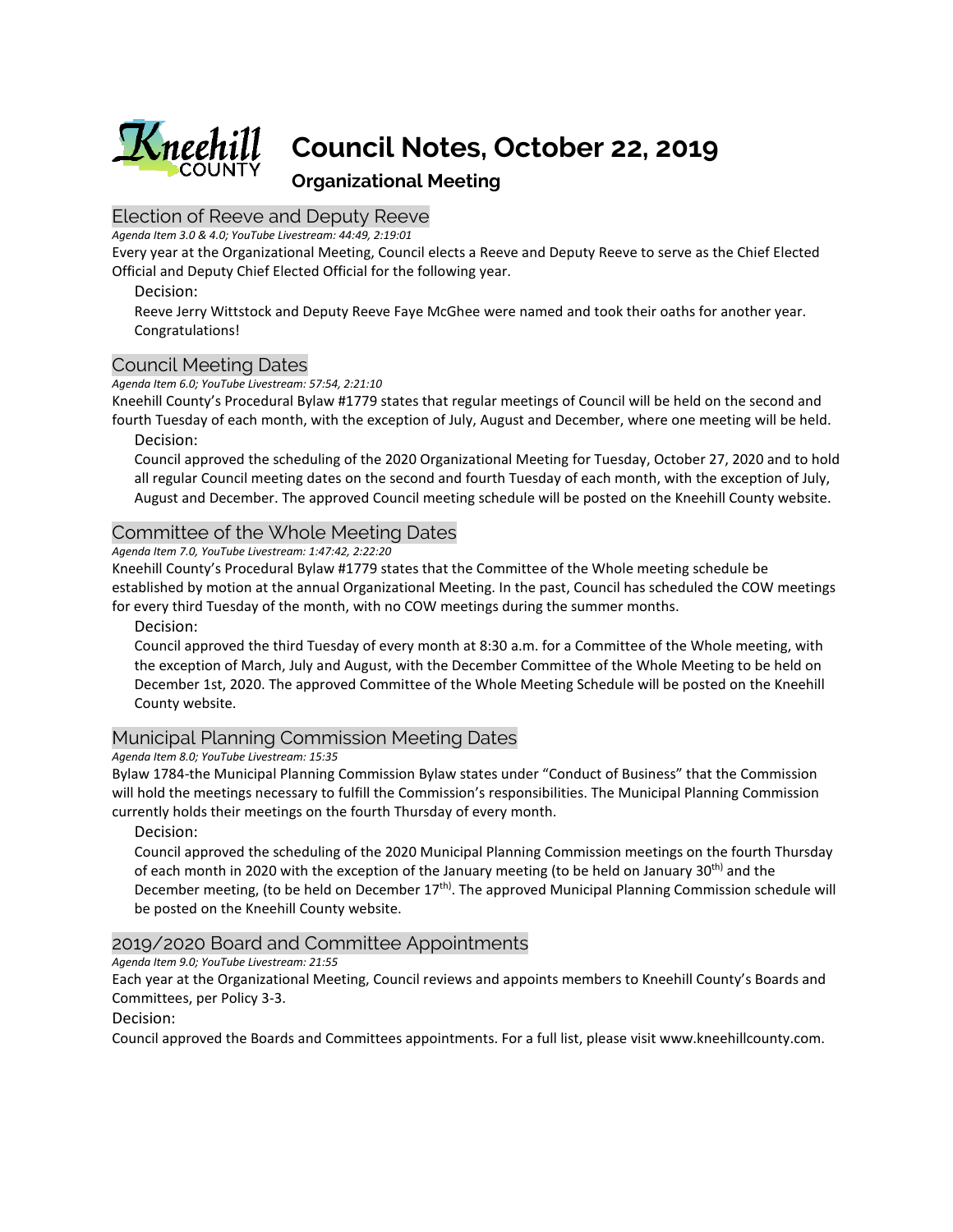

## Bylaw 1802- Red Deer County/Kneehill County IDP

#### *Agenda Item 4.1 & 9.1; YouTube Livestream: 1:31:55, 3:21:45*

In the spring of 2018, amendments to the Municipal Government Act came into effect including the requirement for all municipalities who share a boundary to work together to adopt an Intermunicipal Development Plan (IDP). A proposed draft was created and both administration and the assigned Committee from Kneehill County and Red Deer County have met to review and revise the proposed draft. The next step in the process is to provide an opportunity for public comments and feedback.

Decision:

Council passed Bylaw 1802, Red Deer County/Kneehill County Intermunicipal Development Plan.

# Bylaw 1803- Redesignation SE 18-30-24 W4 from Ag to Direct Control

*Agenda Item 4.2 & 9.2; YouTube Livestream: 2:33:30, 3:23:18*

Current Land Use Bylaw 1773 requires an applicant for Cannabis Recreational Production to redesignate their lands to a Direct Control District. Krush Cannabis Inc. is the company formed by Kassandra and Kent O'Brien. They are proposing to open a recreational micro cannabis cultivation facility using two existing buildings located on their property. They are also proposing to produce and sell clones and feminized seeds.

Decision:

Council passed Bylaw 1803, amending Land Use Bylaw 1773 for the Redesignation of a portion of SE 18-20-24 W4M from Ag District to Direct Control.

# Policy 13-28, Snowplowing of County Road Allowances & Private Driveways

*Agenda Item 4.5.1, YouTube Livestream: 1:49:00* 

Transportation is recommending amendments to Policy #13-28, Snowplowing of County Road Allowances & Snowplowing/Grading of Private Driveways, to provide clarity of the Municipality's priorities, triggers and goals regarding snow removal on County road allowances, snowplowing/grading of private driveways and installation of snow fence.

Decision:

Council approved Policy 13-28, Snowplowing of County Road Allowances and Snowplowing/Grading of Private Driveways. Full Policy available on the Kneehill County website.

## Bridge Funding Increase

*Agenda Item 5.1.2; YouTube Livestream: 1:58:00*

A Request for Proposal was issued in October to seek alternatives for bridge replacements or repairs with the goal to reduce costs, increase the overall life of the structures, and provide a life-cost-analysis along with potential environmental impacts. The structures proposed for replacement are a 2 span (BF2433 that was built in 1951 with the replacement year 2018) and 3 span (BF2432 that was built in 1951 with the replacement year 2018) both located on TWP Rd 33-4, identified as an arterial road. The estimated cost to replace the two structures was around \$2,200,000, however, the respondent from the RFP is recommending a sheet pile design, greatly reducing the repair costs to an estimated \$1,208,000.00 for both bridges.

Decision:

Council approved the budget amendment to increase funding for Project B1950 by \$208,000, taken out of Bridge Reserve.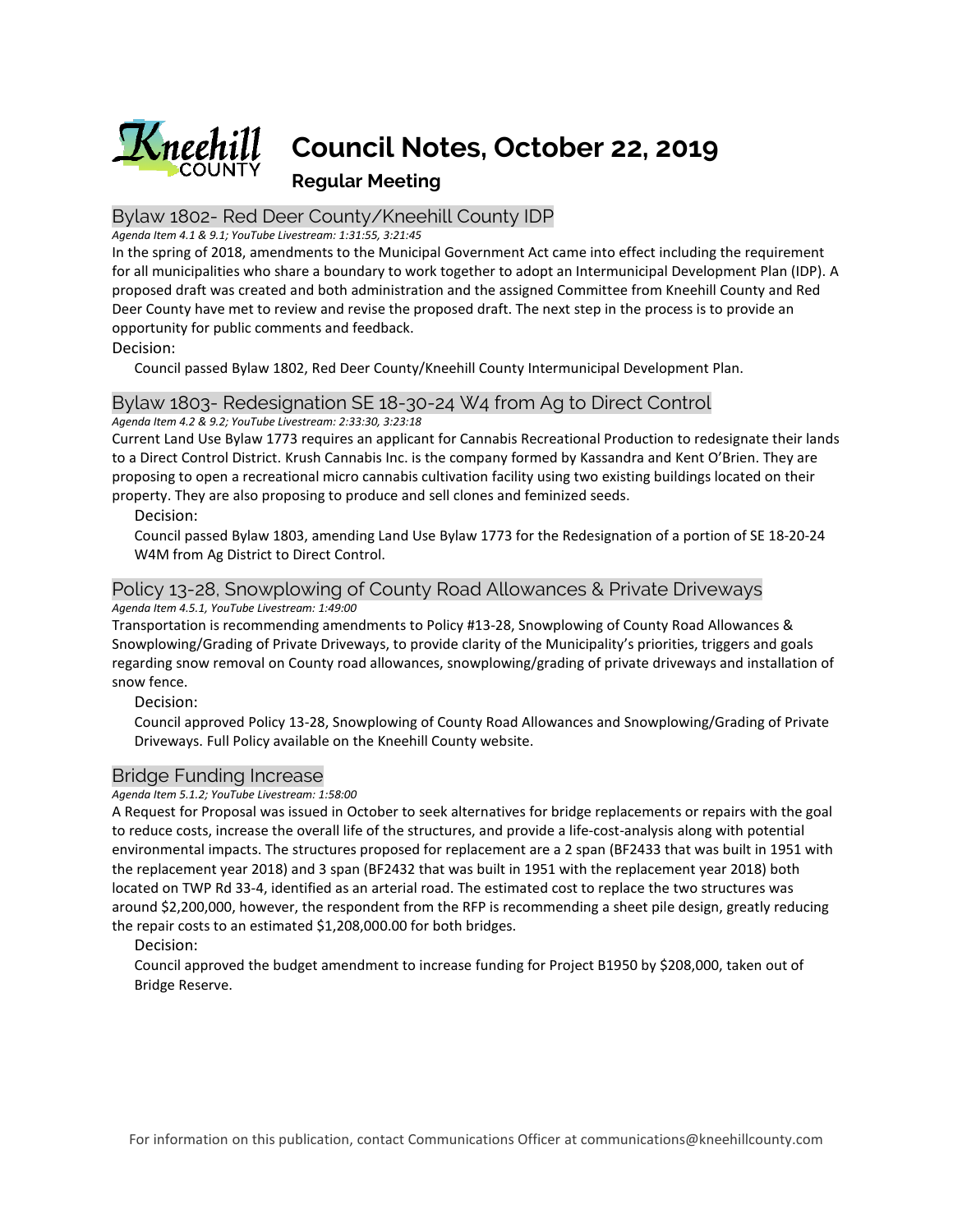# Hamlet Solid Waste Collection Contract

*Agenda Item 5.2.1; YouTube Livestream: 2:08:30*

Kneehill County has been providing curbside solid waste collection within the Hamlets of Huxley, Sunnyslope, Swalwell, Torrington and Wimborne for many years. The Town of Trochu has been under contract for the past four years to provide this weekly service; the 2019 fee is \$65,654. The original agreement will expire at the end of 2019, and Trochu is agreeable to entering into a new agreement for a period of five years.

## Decision:

Council approved the five-year contract agreement with the Town of Trochu for providing sold waste collection to Huxley, Sunnyslope, Swalwell, Torrington and Wimborne.

## Rocky View/Kneehill County IDP

*Agenda Item 5.3.1; YouTube Livestream: 2:12:00*

In the spring of 2018, amendments to the Municipal Government Act came into effect including the requirement for all municipalities who share a boundary to work together to adopt an Intermunicipal Development Plan (IDP). The purpose of these plans is to foster a collaborative planning approach for lands along the common border between the two municipalities. This will ensure that certain identified areas are viewed with regional perspective.

Decision:

Council approved first reading of Bylaw 1805, Intermuicipal Development Plan between Kneehill County and Rocky View County, and schedules a Public Hearing for Tuesday, November 26, 2019 at 11:00 am.

## Village of Carbon/Kneehill County IDP

#### *Agenda Item 5.3.2; YouTube Livestream: 2:16:40*

In the spring of 2018, amendments to the Municipal Government Act came into effect including the requirement for all municipalities who share a boundary to work together to adopt an Intermunicipal Development Plan (IDP). The purpose of these plans is to foster a collaborative planning approach for lands along the common border

between the two municipalities. This will ensure that certain identified areas are viewed with regional perspective. Decision:

Council approved first reading of Bylaw 1804, intermunicipal Development Plan with the Village of Carbon, and schedules a Public Hearing for November 26, 2019 at 10:00 am.

## Subdivision Extension: KNE180118

### *Agenda Item 5.3.3; YouTube Livestream: 3:01:25*

KNE180118 is a subdivision relating to the East Half of 12-29-22 W4M. An extension for this subdivision file is required to allow the Agent to finalize the conditions set out in the approval on Sept 27, 2018. A typical extension is granted for one year; in this case, the extension would be granted for another year until September 27, 2020 (one year from the date of the current subdivision expiration).

### Decision:

Council approved the Subdivision Extension for KNE180122 to September 27, 2019.

## Tax Sale: Monday October 28, 2019

*Agenda Item 6.1; YouTube Livestream: 3:04:04*

Properties that have a 2017 Tax Recovery Notification placed on title and have remaining tax arrears will be offered for sale at Public Auction. The tax sale date, previously motioned by Council at the August 20, 2019 Council meeting, is on Monday, October 28, 2019 at 2pm at the Kneehill County office.

### Decision:

Council set the Reserve Bids as presented, with conditions, for the 5 parcels available for Public Auction.